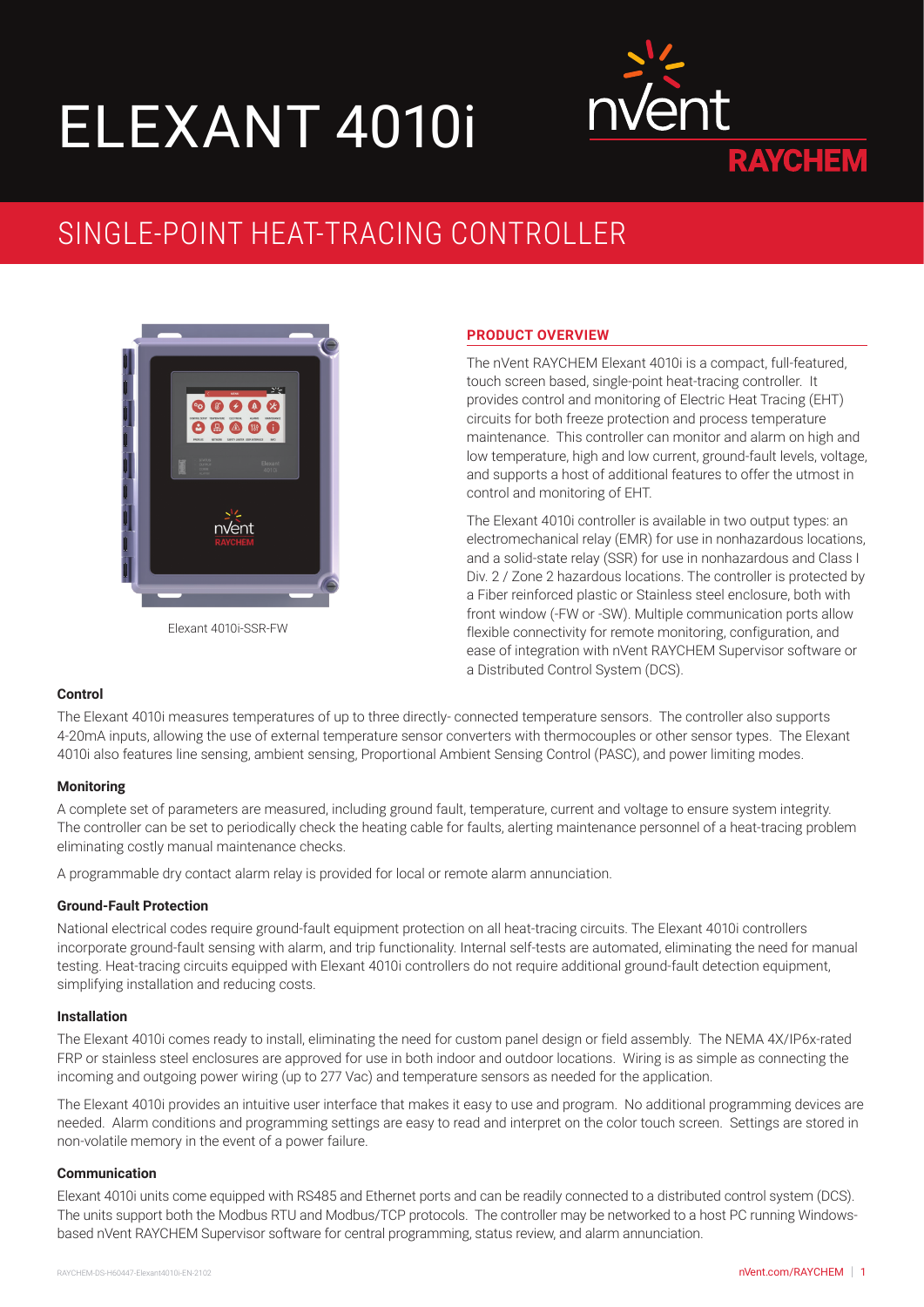# **GENERAL**

| Area of Use                   | Nonhazardous locations (EMR versions)                                                                                                                                                                                                                                                                                                                                                                                                                                   |  |  |
|-------------------------------|-------------------------------------------------------------------------------------------------------------------------------------------------------------------------------------------------------------------------------------------------------------------------------------------------------------------------------------------------------------------------------------------------------------------------------------------------------------------------|--|--|
|                               | Nonhazardous and Class I, Division 2/Zone 2 hazardous locations (SSR versions)                                                                                                                                                                                                                                                                                                                                                                                          |  |  |
| Approvals                     | <b>Hazardous locations</b><br><b>Non-Hazardous locations</b>                                                                                                                                                                                                                                                                                                                                                                                                            |  |  |
|                               | Class I, Division 2, Group A,B,C,D T4 Type 4X<br>Enclosure Type 4X<br>Class I, Zone 2, AEx nA nC [ia Ga] IIC T4 Gc<br>IP64 (FW) IP66 (SW)<br><u>ia</u> r<br>Ex ec nC [ia Ga] IIC T4 Gc<br><b>LISTED</b><br>LISTED<br>IP64 (FW) IP66 (SW)<br>E4905419<br><b>DEMKO 18 ATEX 2091 X</b><br>E498881<br>Proc. Cont. Eq.<br>Proc. Cont. Eq.<br>IECEx UL 18 .0098X<br>Use in Haz. Loc.<br>II 3 (1)G Ex ec nC [ia Ga] IIC T4 Gc<br>(Associated Apparatus)<br>IP64 (FW) IP66 (SW) |  |  |
|                               | I.S Temperature Sensor Inputs (Optional)<br>$Um = 305VAC$<br><b>Associated Apparatus</b><br>$U_0 = 5.4V$<br>$Ca = 65uF$<br>$I_0 = 0.083A$<br>$La = 2mH$<br><b>Entity Parameters</b>                                                                                                                                                                                                                                                                                     |  |  |
| Electromagnetic Compatibility | IEC 61326-1:2012 / EN 61326-1:2013                                                                                                                                                                                                                                                                                                                                                                                                                                      |  |  |
| Supply voltage                | 100Vac to 277Vac, +/-10%, 50-60Hz                                                                                                                                                                                                                                                                                                                                                                                                                                       |  |  |
| Internal power consumption    | < 24W                                                                                                                                                                                                                                                                                                                                                                                                                                                                   |  |  |
| <b>ENVIRONMENTAL</b>          |                                                                                                                                                                                                                                                                                                                                                                                                                                                                         |  |  |
| Protection                    | Type 4X, IP64 (FRP enclosure)                                                                                                                                                                                                                                                                                                                                                                                                                                           |  |  |
|                               | Type 4X, IP66 (stainless steel enclosure)                                                                                                                                                                                                                                                                                                                                                                                                                               |  |  |
| <b>Materials</b>              | Fiber-Reinforced Plastic (FRP) or stainless steel (SS304)                                                                                                                                                                                                                                                                                                                                                                                                               |  |  |
| Ambient operating temperature | -40°C to 60°C (-40°F to 140°F)                                                                                                                                                                                                                                                                                                                                                                                                                                          |  |  |
| Ambient storage temperature   | -55°C to 85°C (-67°F to 185°F)                                                                                                                                                                                                                                                                                                                                                                                                                                          |  |  |
| Relative humidity             | 0% to 90%, noncondensing                                                                                                                                                                                                                                                                                                                                                                                                                                                |  |  |
| Environment                   | PD2, CAT III                                                                                                                                                                                                                                                                                                                                                                                                                                                            |  |  |
| Max altitude                  | 2,000 m (6,562 ft)                                                                                                                                                                                                                                                                                                                                                                                                                                                      |  |  |
| <b>CONTROL</b>                |                                                                                                                                                                                                                                                                                                                                                                                                                                                                         |  |  |
| Relay Type                    | Double-pole, mechanical (EMR versions)                                                                                                                                                                                                                                                                                                                                                                                                                                  |  |  |
|                               | Double-pole, solid-state (SSR versions)                                                                                                                                                                                                                                                                                                                                                                                                                                 |  |  |
| Voltage, maximum              | 277Vac nominal, 50/60Hz                                                                                                                                                                                                                                                                                                                                                                                                                                                 |  |  |
| Current, maximum              | 32A @ 40°C, de-rated to 24A @ 50°C and further de-rated to 16A @ 60°C (EMR)                                                                                                                                                                                                                                                                                                                                                                                             |  |  |
|                               | 32A @ 40°C, de-rated to 24A @ 50°C and further de-rated to 16A @ 60°C (SSR)                                                                                                                                                                                                                                                                                                                                                                                             |  |  |
| Control algorithms            | EMR: On/Off, PASC, always on, always off                                                                                                                                                                                                                                                                                                                                                                                                                                |  |  |
|                               | SSR: On/Off, proportional, PASC, always on, always off                                                                                                                                                                                                                                                                                                                                                                                                                  |  |  |

Control Range  $-200^{\circ}$ C to 700°C (-328°F to 1292°F)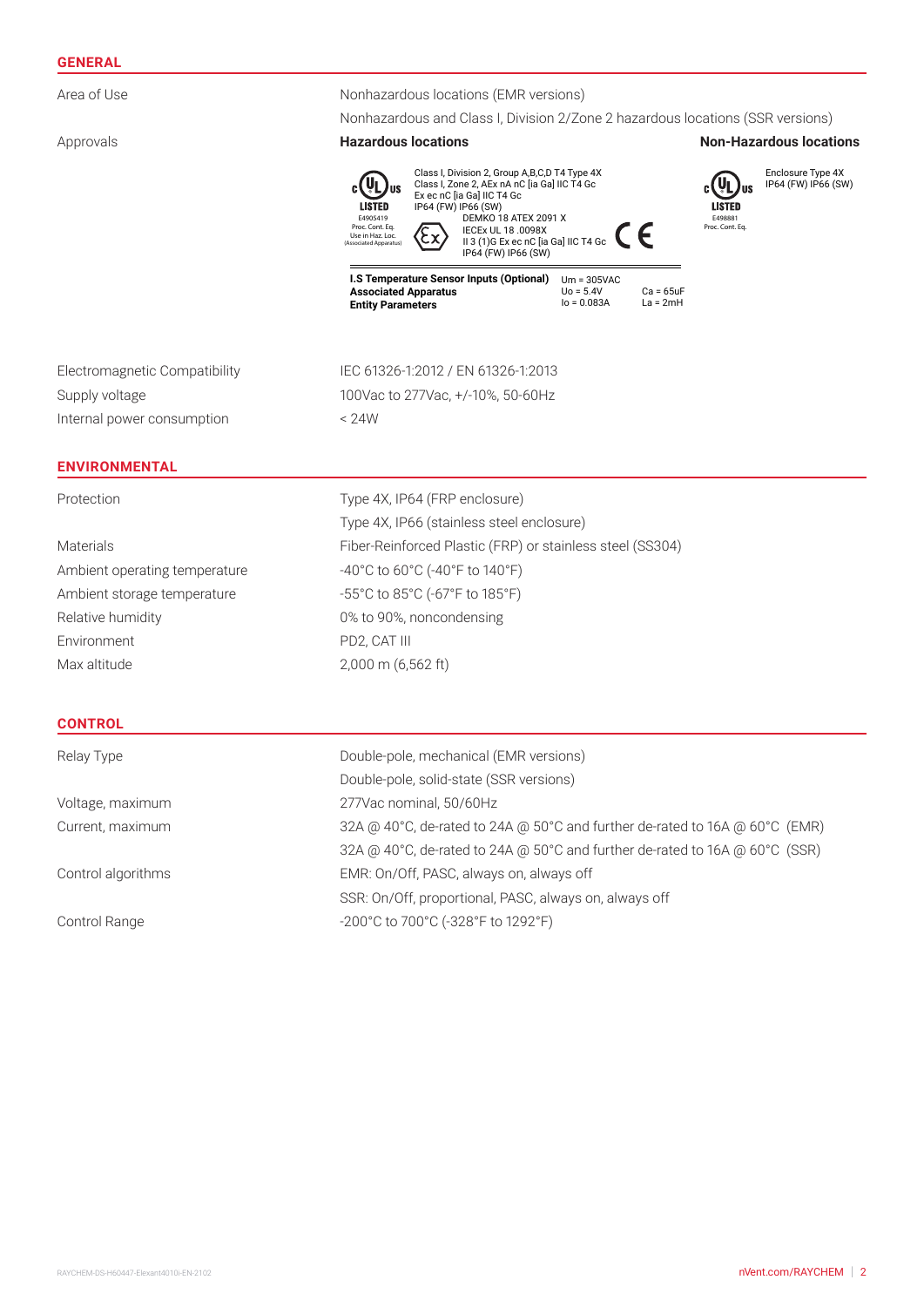# **TYPICAL ENCLOSURE DIMENSIONS ([INCHES] MM)**

# **Elexant 4010i-EMR-SW**





**Elexant 4010i-EMR-FW**



**Elexant 4010i-SSR-SW**



**Elexant 4010i-SSR-FW**



# **MOUNTING**

| FRP enclosure with EMR (EMR-FW) | Surface mounting with four holes on 6.0 in x 10.9 in (152 mm x 278 mm) centers |  |
|---------------------------------|--------------------------------------------------------------------------------|--|
|                                 | Hole diameter: 0.3 in (8 mm)                                                   |  |
| FRP enclosure with SSR (SSR-FW) | Surface mounting with four holes on 5.6 in x 11.0 in (143 mm x 279 mm) centers |  |
|                                 | Hole diameter: 0.3 in (8 mm)                                                   |  |
| SS enclosure with EMR (EMR-SW)  | Surface mounting with four holes on 6.0 in x 11.0 in (152 mm x 279 mm) centers |  |
|                                 | Hole diameter: 0.3 in (8 mm)                                                   |  |
| SS enclosure with SSR (SSR-SW)  | Surface mounting with four holes on 5.6 in x 11.0 in (143 mm x 279 mm) centers |  |
|                                 | Hole diameter: 0.3 in (8 mm)                                                   |  |
|                                 |                                                                                |  |

# **MONITORING**

| Temperature  | Low alarm range   | $-2($           |
|--------------|-------------------|-----------------|
|              | High alarm range  | $-2($           |
| Ground fault | Alarm range       | 10              |
|              | Trip range        | 10 <sup>1</sup> |
| Current      | Low alarm range   | 0.1             |
|              | High alarm range  | 0.1             |
|              | Power limit range | 81              |

00°C to 700°C (-328°F to 1292°F) or OFF 00°C to 700°C (-328°F to 1292°F) or OFF mA to 500mA or OFF mA to 500mA or OFF A to 100A or OFF IA to 100A or OFF W to 30 kW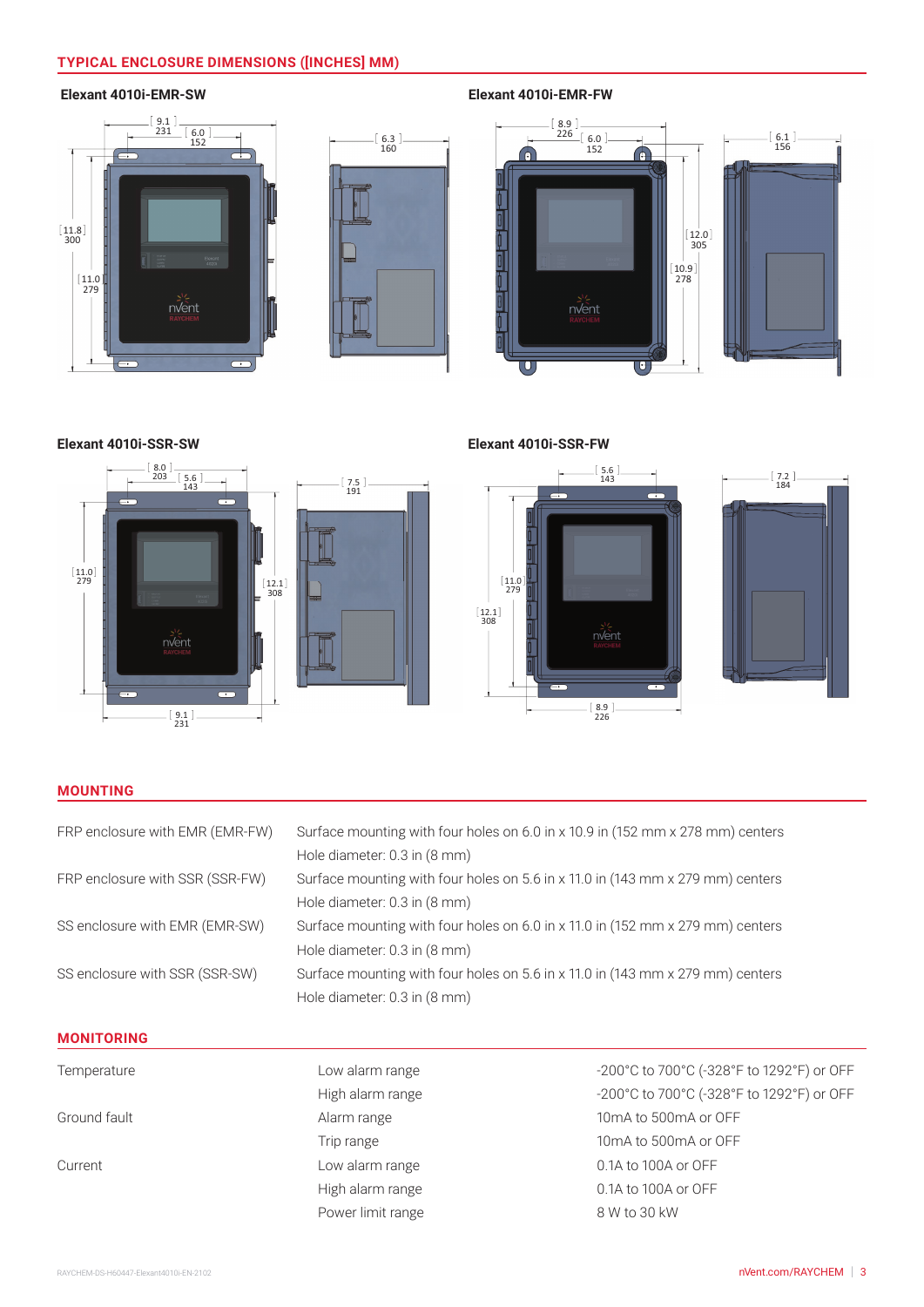| Voltage                          | Low alarm range                                                                       | 80Vac to 300Vac or OFF               |  |
|----------------------------------|---------------------------------------------------------------------------------------|--------------------------------------|--|
|                                  | High alarm range                                                                      | 80Vac to 300Vac or OFF               |  |
| Resistance                       | Low resistance range                                                                  | 1% to 100% of deviation from nominal |  |
|                                  | High resistance range                                                                 | 1% to 250% of deviation from nominal |  |
| Autocycle                        | Diagnostic test interval                                                              | 1 to 750 hours                       |  |
|                                  |                                                                                       |                                      |  |
| <b>TEMPERATURE SENSOR INPUTS</b> |                                                                                       |                                      |  |
| Quantity                         | 3                                                                                     |                                      |  |
|                                  | Each can be individually set to one of the types below.                               |                                      |  |
| <b>Types</b>                     |                                                                                       |                                      |  |
| 100Ω platinum RTD                | 3-wire, $\alpha$ =0.00385 ohms/ohm/°C                                                 |                                      |  |
|                                  | -200°C to 700°C (-328°F to 1292°F), ± 1°C                                             |                                      |  |
|                                  | Can be extended with a 3-conductor shielded cable of $20\Omega$ maximum per conductor |                                      |  |
| 1000 nickel iron RTD             | 2-wire, $\alpha$ =0.00599 ohms/ohm/°C                                                 |                                      |  |
|                                  | -73°C to 350°C (-99°F to 662°F), ± 1°C                                                |                                      |  |
|                                  | Can be extended with a 2-conductor shielded cable of $20\Omega$ maximum per conductor |                                      |  |

-70°C to 250°C (-94°F to 482°F), ± 1°C Can be extended with a 2-conductor shielded cable of 20Ω maximum per conductor Thermocouple Requires external 4-20mA converter 4-20mA current loop, ±0.05mA, 24Vdc loop power

Intrinsic Safety Barriers included on RTD Inputs when using IS models.

100Ω nickel RTD 2-wire, α=0.00618 ohms/ohm/°C

# **RTD Intrinsic Safety Associated Apparatus Entity Parameters**

| Uo (Maximum Output Voltage): 5.4V   | La (Maximum External Inductance): 2mH   |
|-------------------------------------|-----------------------------------------|
| lo (Maximum Output Current): 0.083A | Ca (Maximum External Capacitance): 65uF |
| Po (Maximum Output Power): 0.449W   |                                         |

| <b>DIGITAL INPUTS</b>   |                                                                                              |
|-------------------------|----------------------------------------------------------------------------------------------|
| Quantity                | Two multi-purpose inputs for connection to external dry (voltage free) contact or DC voltage |
|                         | May be configured for Hand-Off-Auto (HOA) operation                                          |
| Rating                  | 100 Ω max loop resistance or 5-24Vdc @ 1mA maximum                                           |
| <b>OUTPUTS</b>          |                                                                                              |
| Alarm Relay             | Form-C dry contact: 100 VAC to 277 VAC, 3A, 50/60Hz                                          |
| <b>Auxiliary Output</b> | 24Vdc, max load of 250mA @ 40°C, de-rated to 165mA @ 60°C                                    |

#### **CONFIGURATION**

| Method                  | Touch screen display                                                                                                                                                                                          |
|-------------------------|---------------------------------------------------------------------------------------------------------------------------------------------------------------------------------------------------------------|
| Units                   | $^{\circ}$ F or $^{\circ}$ C                                                                                                                                                                                  |
| Idle display            | Sensor temperature, control temperature, heater current, voltage, power, alarm status                                                                                                                         |
| LEDs                    | Status, heater on, alarm conditions, receive / transmit data                                                                                                                                                  |
| Memory                  | Nonvolatile, restored after power loss, checksum data checking                                                                                                                                                |
| Stored usage parameters | Minimum and maximum process temperature, maximum ground-fault current, minimum<br>and maximum voltage, maximum heater current, power accumulator, contactor cycle count,<br>total time in use, heater on time |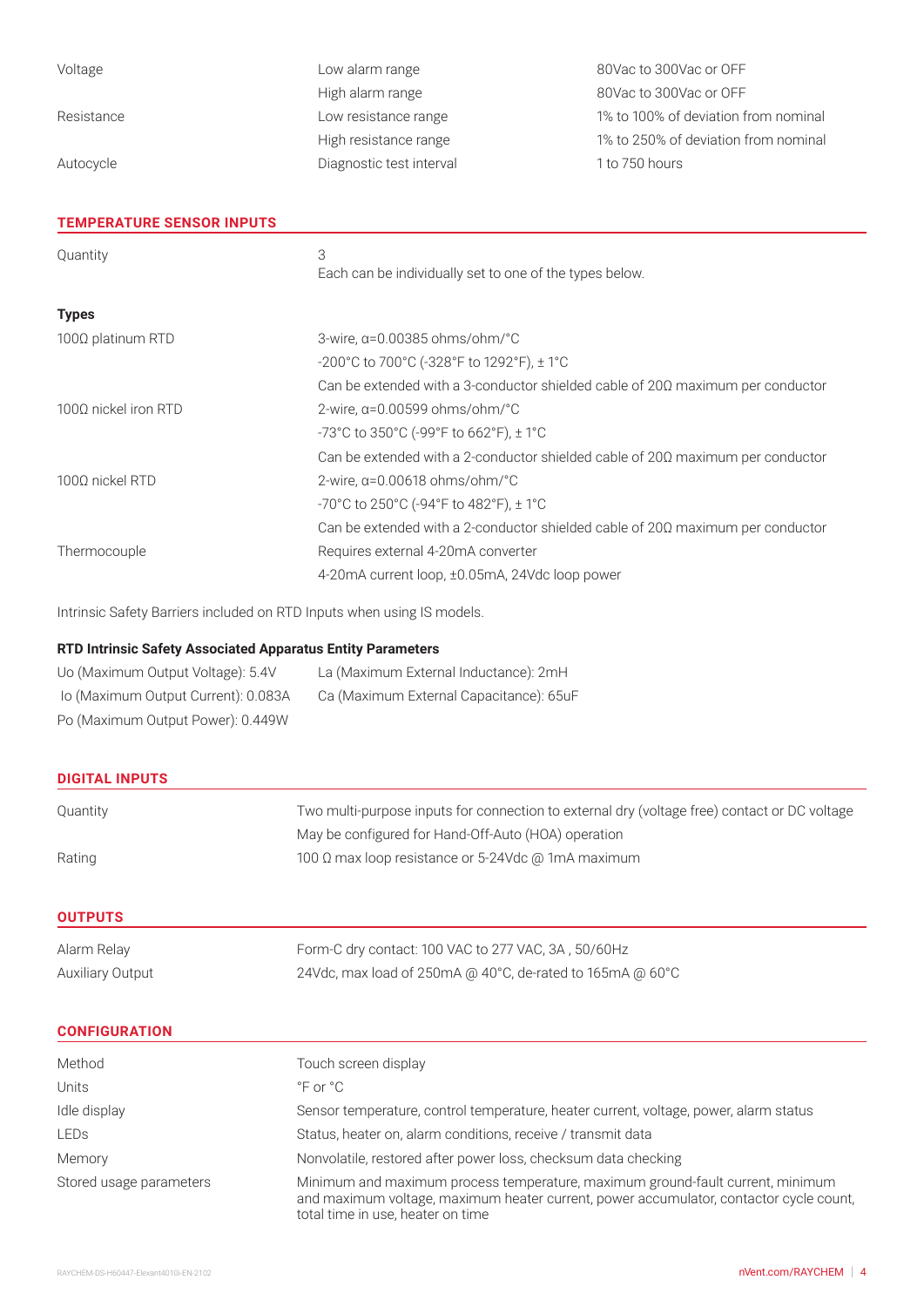| Low / high temperature, low / high current, low / high voltage, low / high resistance,<br>ground-fault alarm / trip, RTD failure, loss of programmed values, EMR or SSR failure,<br>equipment protection trip, attached device alarm, contactor lifetime exceeded |
|-------------------------------------------------------------------------------------------------------------------------------------------------------------------------------------------------------------------------------------------------------------------|
| Normal (solid on), flash (on & off), toggle (re-ring new alarms)                                                                                                                                                                                                  |
| EMR: On/Off, PASC, always on, always off                                                                                                                                                                                                                          |
| SSR: On/Off, proportional, PASC, always on, always off                                                                                                                                                                                                            |
| Ground fault trip, low / high temperature limit, Soft-Start features, (heat trace output limiting,<br>SSR overcurrent protection, circuit breaker nuisance trip prevention)                                                                                       |
| Up to 8 zones, with temperature failsafe and communication timeout (requires nVent<br>RAYCHEM Supervisor)                                                                                                                                                         |
| Built-in default setting profiles for common heat trace applications<br>Up to two additional user configurations can be saved and reloaded. Saved configurations<br>can be saved to, and loaded from, a USB thumb drive                                           |
| Automatic network configuration with DHCP, or static IP configuration                                                                                                                                                                                             |
| User updateable using a USB thumb drive                                                                                                                                                                                                                           |
| English, French, German, Spanish, Russian                                                                                                                                                                                                                         |
| Password protection, text tags / identifiers for controller and temperature sensors                                                                                                                                                                               |
|                                                                                                                                                                                                                                                                   |

# **CONNECTION TERMINALS**

| Power supply input               | Screw terminals, $24 - 5$ AWG (0.2 - 16.8mm <sup>2</sup> )        |
|----------------------------------|-------------------------------------------------------------------|
| Heating cable output             | Screw terminals, $24 - 5$ AWG (0.2 - 16.8mm <sup>2</sup> )        |
| Torque range for screw terminals | $1.2 - 1.5$ Nm                                                    |
| Ground (Earth)                   | Three box lugs, $14 - 2$ AWG ( $2.0 - 33.6$ mm <sup>2</sup> )     |
| Sensor / Other terminals         | Cage clamp terminals, $28 - 12$ AWG (0.08 - 3.3 mm <sup>2</sup> ) |

# **COMMUNICATIONS**

#### **RS-485**

| Type      | 2-wire RS-485                  |
|-----------|--------------------------------|
| Cable     | One shielded twisted pair      |
| Length    | 1,200 m (4,000 ft.) maximum    |
| Quantity  | Up to 247 devices per port     |
| Data Rate | 9600, 19.2k, 38.4k, 57.6k baud |
| Parity    | None, even, odd                |
| Stop bits | 0.12                           |
| Tx delay  | $0 - 5$ seconds                |
| Protocol  | Modbus RTU                     |
|           |                                |

# **Ethernet**

| Type                 | 10/100 Base-T        |
|----------------------|----------------------|
| Length               | 100 m (328 ft) max   |
| Data rates           | 10 or 100 MB/s       |
| Protocol             | Modbus/TCP, DHCP     |
| Connection terminals | Shielded 8-pin RJ-45 |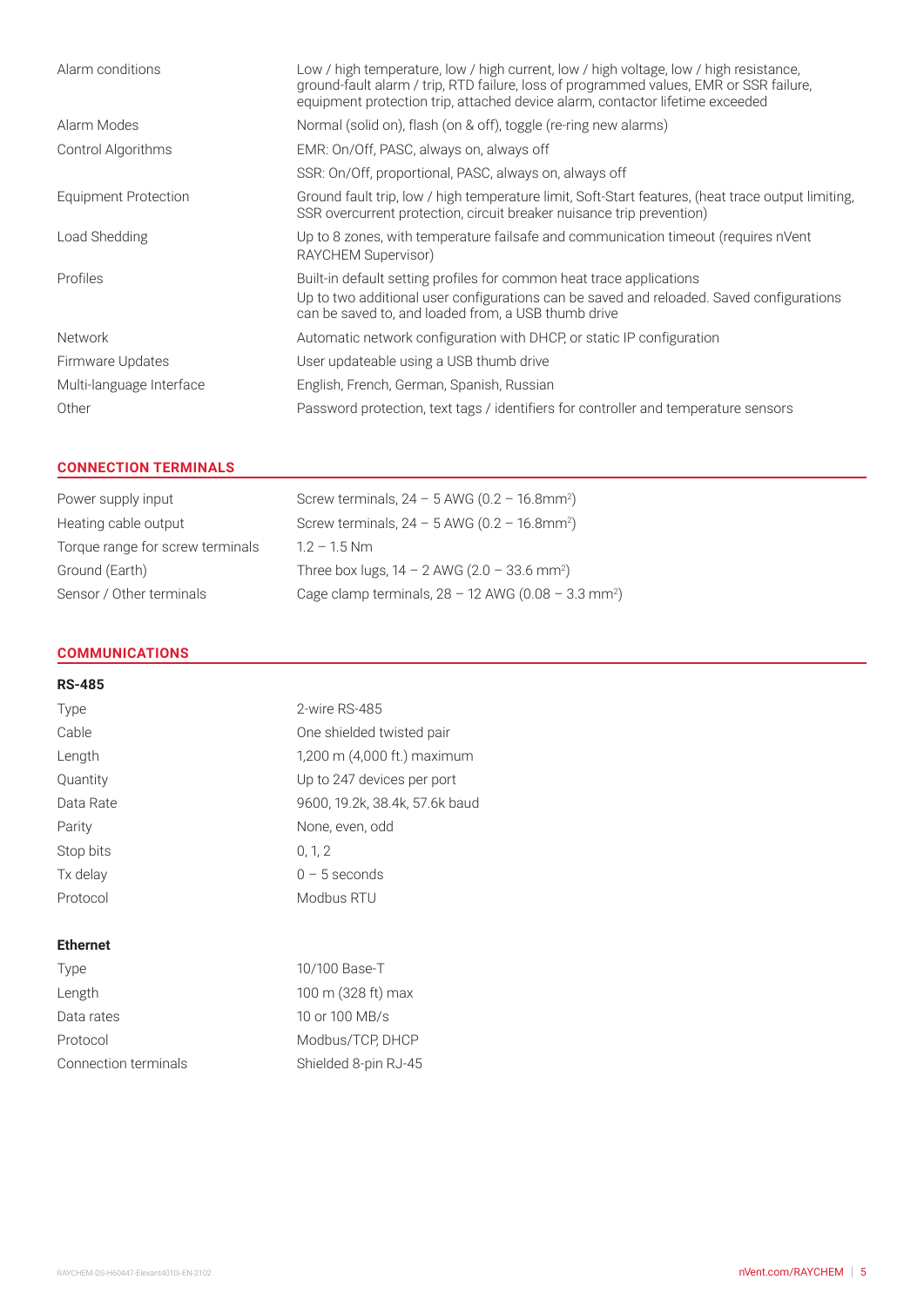# **ORDERING DETAILS**

| <b>Description</b>                                                                                                                                                                                                                             | <b>Catalog number</b> | Part number                             | Weight<br>(kg/lbs) |
|------------------------------------------------------------------------------------------------------------------------------------------------------------------------------------------------------------------------------------------------|-----------------------|-----------------------------------------|--------------------|
| nVent RAYCHEM Elexant 4010i controller in an 8 in x 10 in FRP<br>enclosure with window. 2-pole 32A EMR. Controls a single circuit<br>with a 2-pole electromechanical relay.                                                                    | 10380-001             | 4010i-EMR-FW                            | 4.6/10.2           |
| (Approved for nonhazardous locations only)                                                                                                                                                                                                     |                       |                                         |                    |
| nVent RAYCHEM Elexant 4010i controller in an 8 in x 10 in stainless<br>steel enclosure with window. 2-pole 32A EMR. Controls a single<br>circuit with a 2-pole electromechanical relay.                                                        | 10380-003             | 4010i-EMR-SW                            | 6.6/14.6           |
| (Approved for nonhazardous locations only)                                                                                                                                                                                                     |                       |                                         |                    |
| nVent RAYCHEM Elexant 4010i controller in an 8 in x 10 in FRP<br>enclosure with window. 2-pole 32A EMR. Controls a single circuit<br>with a 2-pole electromechanical relay. Includes intrinsically safe<br>barriers on RTD inputs.             | 10380-005             | 4010i-EMR-IS-FW                         | 4.6/10.2           |
| (Approved for nonhazardous locations only. RTDs may be placed in Class I, Div. 2/Zone 2, Div. 1/Zone 1 locations)                                                                                                                              |                       |                                         |                    |
| nVent RAYCHEM Elexant 4010i controller in an 8 in x 10 in stainless<br>steel enclosure with window. 2-pole 32A EMR. Controls a single<br>circuit with a 2-pole electromechanical relay. Includes intrinsically<br>safe barriers on RTD inputs. | 10380-007             | 4010i-EMR-IS-SW                         | 6.6/14.6           |
| (Approved for nonhazardous locations only. RTDs may be placed in Class I, Div. 2/Zone 2, Div. 1/Zone 1 locations))                                                                                                                             |                       |                                         |                    |
| nVent RAYCHEM Elexant 4010i controller in an 8 in x 10 in FRP<br>enclosure with window. 2-pole 32A 277V SSR. Controls a single<br>circuit with a 2-pole solid-state relay.                                                                     | 10380-002             | 4010i-SSR-FW                            | 6.6/14.6           |
| (Approved for Class I, Div. 2/Zone 2 locations)                                                                                                                                                                                                |                       |                                         |                    |
| nVent RAYCHEM Elexant 4010i controller in an 8 in x 10 in stainless<br>steel enclosure with window. 2-pole 32A 277V SSR. Controls a single<br>circuit with a 2-pole solid-state relay.                                                         | 10380-004             | 4010i-SSR-SW                            | 8.6/19.0           |
| (Approved for Class I, Div. 2 / Zone 2 locations)                                                                                                                                                                                              |                       |                                         |                    |
| nVent RAYCHEM Elexant 4010i controller in an 8 in x 10 in FRP<br>enclosure with window. 2-pole 32A 277V SSR. Controls a single<br>circuit with a 2-pole solid-state relay. Includes intrinsically safe<br>barriers on RTD inputs.              | 10380-006             | 4010i-SSR-IS-FW                         | 6.6/14.6           |
| (Approved for Class I, Div. 2 / Zone 2, RTDs may be placed in Class I, Div. 2/ Zone 2, Div. 1/ Zone 1 locations)                                                                                                                               |                       |                                         |                    |
| nVent RAYCHEM Elexant 4010i controller in an 8 in x 10 in stainless<br>steel enclosure with window. 2-pole 32A 277V SSR. Controls a single<br>circuit with a 2-pole solid-state relay. Includes intrinsically safe<br>barriers on RTD inputs.  | 10380-008             | 4010i-SSR-IS-SW                         | 8.6/19.0           |
| (Approved for Class I, Div. 2 / Zone 2, RTDs may be placed in Class I, Div. 2/ Zone 2, Div. 1/ Zone 1 locations)                                                                                                                               |                       |                                         |                    |
| <b>RTD Sensors</b>                                                                                                                                                                                                                             |                       |                                         |                    |
| 100-ohm platinum RTD with 10 foot stainless steel corrugated sheath                                                                                                                                                                            | RTD10CS               | RTD10CS                                 | 0.5/1.0            |
| RTD, ambient, cable style                                                                                                                                                                                                                      | <b>RTD-200</b>        | 254741                                  | 0.05/0.1           |
| C1D1 RTD, -100°F to 900°F, pipe mounted                                                                                                                                                                                                        | RTD7AL                | RTD7AL                                  | 0.9/2.0            |
| RTD, -100°F to 900°F, pipe mounted                                                                                                                                                                                                             | RTD4AL                | RTD4AL                                  | 0.6/1.2            |
| nVent RAYCHEM Supervisor Software                                                                                                                                                                                                              |                       | Available for download at www.nvent.com |                    |